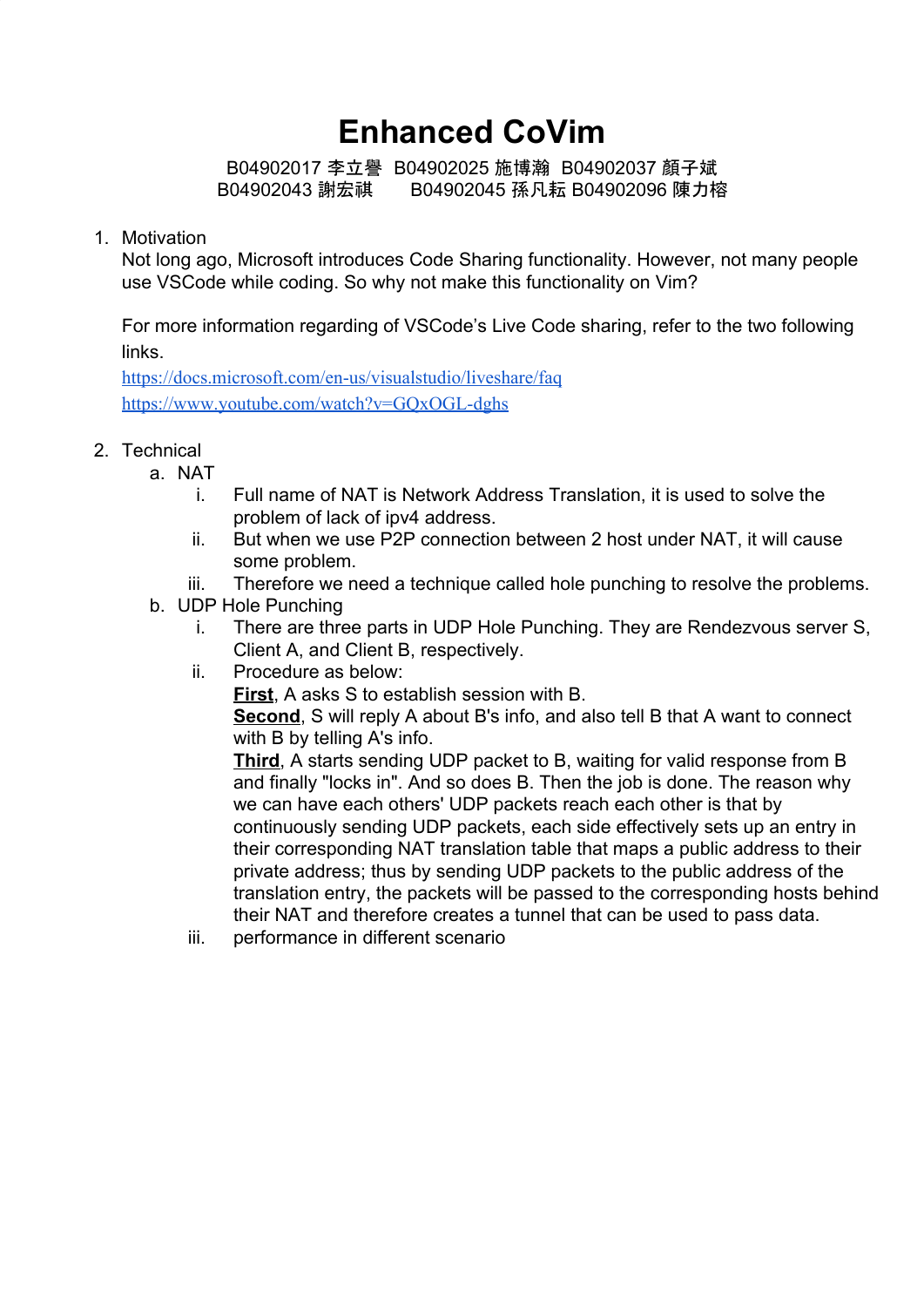

- c. TCP Hole Punching
	- i. It is not as well-understood as UDP hole punching, so it is supported by fewer existing NATs.
	- ii. Similar hole punching process as that of UDP.
	- iii. Corresponding to the repeatedly sent UDP packets in UDP hole punching, in TCP hole punching the SYN packet is used instead.
	- iv. Two different scenarios according to endpoint TCP implementation. Suppose that A's SYN packet is dropped by B's NAT and B's SYN packet get through A's NAT via the hole previously created by A's SYN packet:
		- 1. Linux & Windows: A notices the received SYN packet's source matches one of outbound session's destination. Thus it responses by having the outbound connect session enter the connected state.
		- 2. BSD: A notice that there is an active listen socket listening at the destination of the SYN packet and thus create a new stream socket with A's connect attempt failing.

### 3. Implementation

a. Design & Architecture

We changed the "api" of CoVim to the following:

## **Usage**

To host a new CoVim session: : CoVim host [port] [name] To add a connection(HOST ONLY): : CoVim add [token] To generate your token: : CoVim start [port] To connect to a host: : CoVim connect [server\_token] [name] To disconnect: : CoVim disconnect To quit Vim while CoVim is connected: : CoVim quit or : qall!

Basically, the workflow goes like this:

i. Establish connection. (TCP hole punching)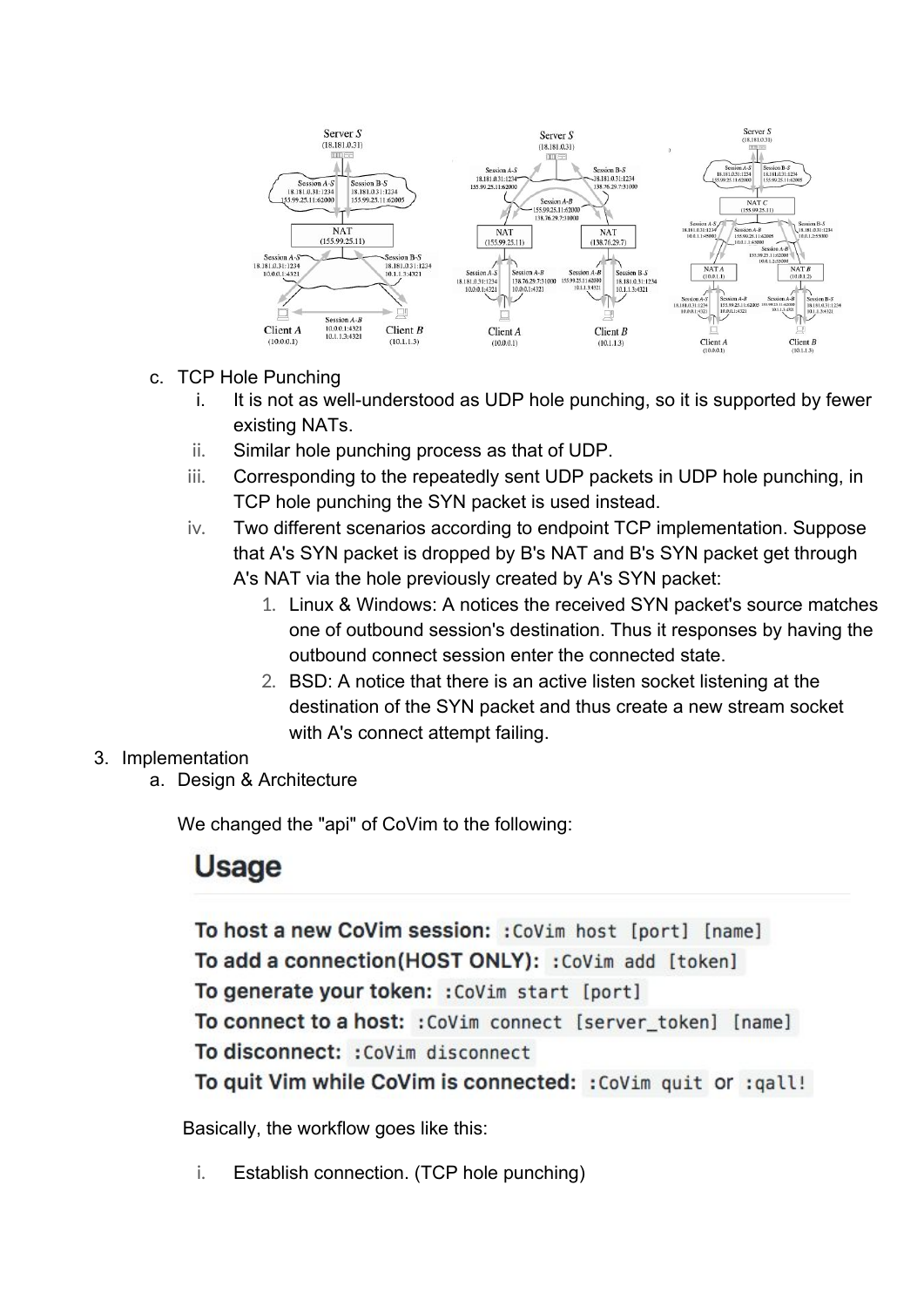- ii. Hand socket connection to Twisted (Protocol).
- iii. Server "listens" for any "movement" from all clients and broadcast it.
- iv. Server quits after all users are disconneced.



This illustrates the whole architecture.

- b. Difficulties
	- i. The first problem is that how should we design the architecture. Should we use peer-to-peer completely or should we adopt a server the handles all events. Last, we adopted mostly the original structure from CoVim project but we tweaked it(as the figure above) a little bit to fit our design into it.
	- ii. There are different types of NAT. Not only is there different types of NATs, even the same type of NAT can be implemented differently. So we have a hard time ensuring that this technique can work in most cases.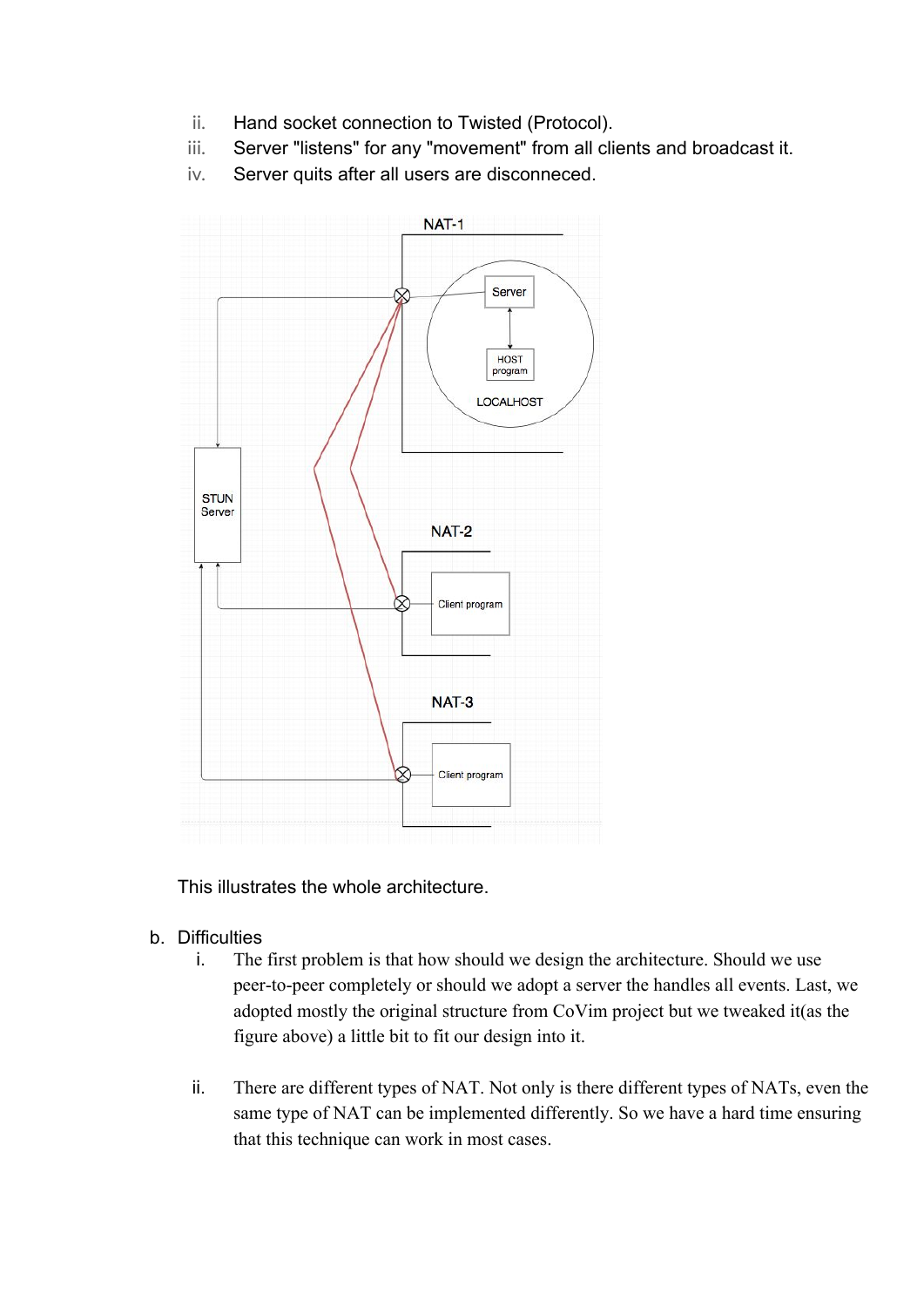```
Blocked = "Blocked"OpenInternet = "Open Internet"
FullCone = "Full Cone"
SymmetricUDPFirewall = "Symmetric UDP Firewall"
RestricNAT = "Restric NAT"
RestricPortNAT = "Restric Port NAT"
SymmetricNAT = "Symmetric NAT"
```
A great explanation of them can be found here([http://www.cs.nccu.edu.tw/~lien/Writing/NGN/firewall.htm\)](http://www.cs.nccu.edu.tw/~lien/Writing/NGN/firewall.htm)

- iii. Sincer we are using Twisted as the main framework. It is inheritly an event-driven networking engine. It took me a long time to figure out how to use my customized connection method(for TCP hole punching) and then hand it over to the framework. Twisted is a enormous framework, it gives us a lot of flexibility. At the same time, it brings more difficulties.
- iv. There are different cases in the connection that we must consider. Two computers can be both on public IPs, one with public IP and the other behind a NAT, or both of them are behind NAT. If both of them are behind NAT, there are cases that they share the same router(same private network) or they are in completely different NATs. There are all sorts of cases and we had to make sure that our code works in all cases. At first, I found out that my code only works in certain scenario(as the following):
	- 1. Same computer behind NAT(same NAT router) (X)
	- 2. Two public IPs (O)
	- 3. One public IP, one behind NAT(O)

So I had to fix it to make sure everything works nicely.

- v. In order to make everything work nicely, threading and multiprocessing are considered during implementation. That's because the host has to run his own client-side program as well as the server-side program. Should we run it separately as different programs or should we use Python's Multithreading/Multiprocessing module? I tried to use threading and multiprocessing first but I figured that it can be problematic. At last, we run client program and server program separately(only the HOST has to run the server program). However, threading may still needed for hole punching. In fact, the original implementation of the TCP hole punching paper that we mentioned above uses threading.
- vi. Hard to debug. There are times when we cannot reproduce issues. Sometimes, is may be caused by different implementations and behaviors on different platforms(Windows, Linux, e.t.c).Sometimes, it's because some sockets that are not handled correctly. So I learned two commands to